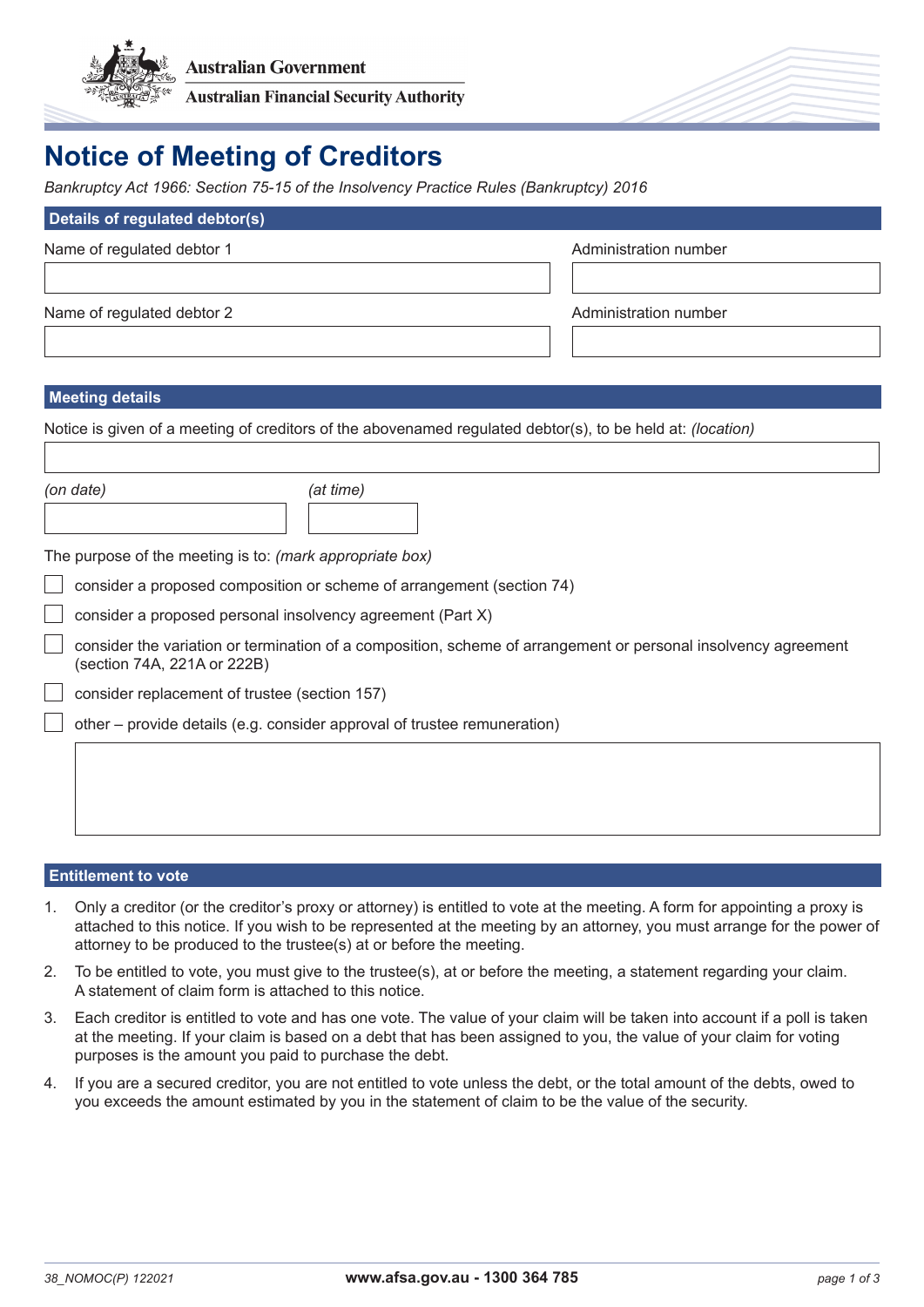| <b>Electronic facilities</b>                                                |
|-----------------------------------------------------------------------------|
| Are there facilities for participating in this meeting by electronic means? |
| <b>No</b>                                                                   |
| $Yes$ $\blacksquare$ If yes, arrangements for using the facilities are      |
|                                                                             |
|                                                                             |
|                                                                             |
|                                                                             |

#### **Requirements for participation by electronic means**

If you wish, or a proxy or attorney appointed by you wishes, to participate in the meeting using the facilities referred to above, you or your proxy or attorney must give to the trustee(s), not later than the second last business day before the day on which the meeting is to be held, a written statement setting out:

- your name and the name of your proxy or attorney (if any)
- an address to which notices to you, or to your proxy or attorney, may be sent, and
- a method by which you, or your proxy or attorney, may be contacted for the purposes of the meeting.

#### **Attachments**

Please find attached to this notice:

A form for appointing a proxy

- A statement of claim form
- A copy of the abovenamed regulated debtor(s) statement of affairs
- A copy of the report of the trustee(s) and declaration made under section 189A of the Bankruptcy Act
- A copy of the statement prepared by the trustee(s) under section 189B of the Bankruptcy Act
- A copy of the regulated debtor's proposed composition or scheme of arrangement and the report of the trustee(s) regarding the proposed composition or scheme of arrangement
- A declaration by the trustee(s) nominated to be the new trustee(s) regarding relationships with the regulated debtor, as required by section 75-265 of the Insolvency Practice Rules
- Other provide details

#### **Trustee details**

Name(s) of trustee(s)

Business address **Postcode** Postcode **Postcode** Postcode **Postcode** Postcode **Postcode** Postcode

Phone number **Email**